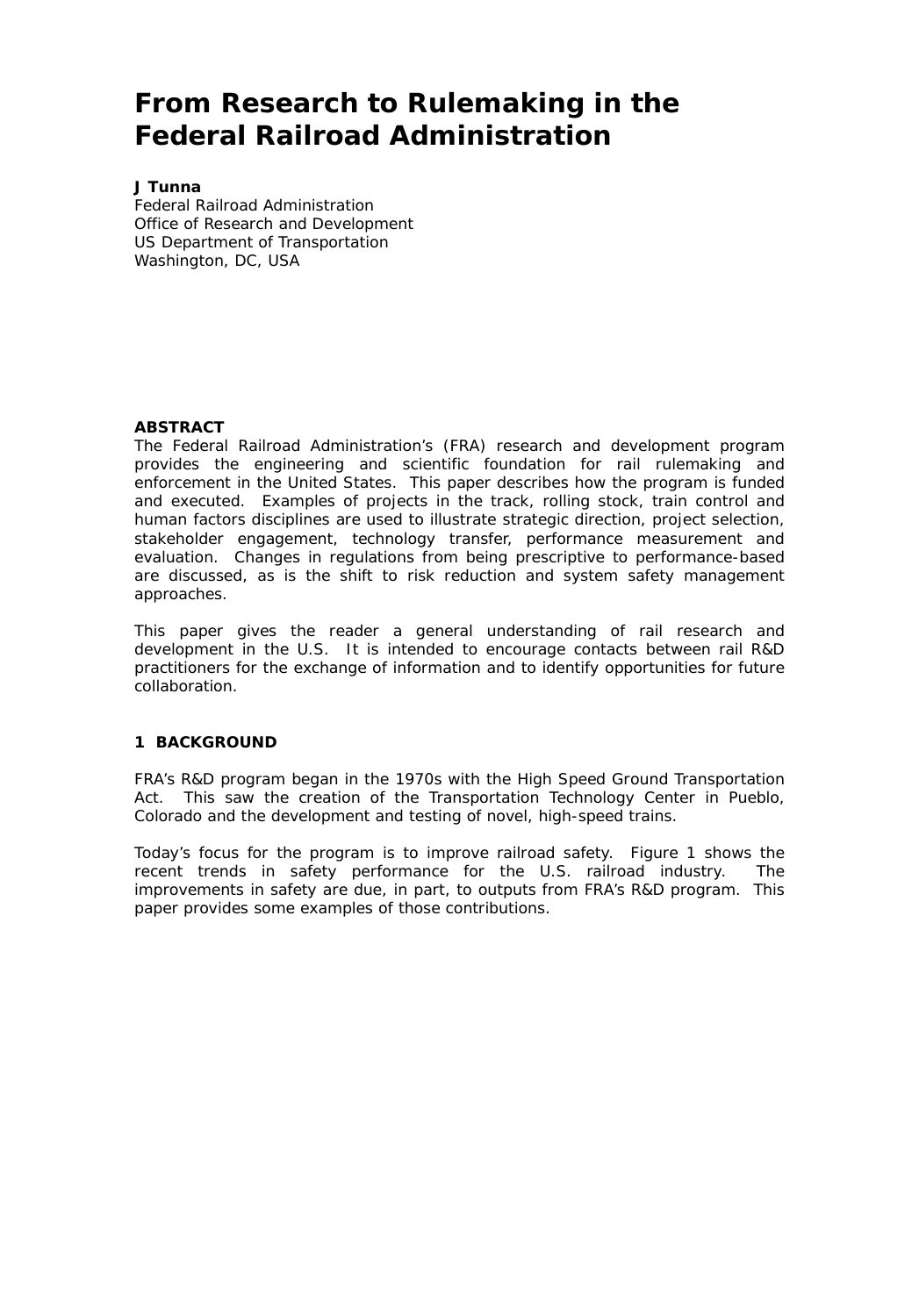

**Figure 1. Safety Trends in the U.S. Railroad Industry**

The safety information presented in Figure 1 and elsewhere in this paper comes from FRA's accident and incident database. This database is available on-line at [http://safetydata.fra.dot.gov/officeofsafety.](http://safetydata.fra.dot.gov/officeofsafety)

FRA's R&D program is funded by the U.S. Congress with annual appropriations of typically \$35 million. The funding is broken down into five program areas: Track, Rolling Stock, Train Control and Communications, Human Factors and Railroad System Issues.

Figure 2 shows the level of funding plotted against accident rate for four accident causes. The size of the circles is proportional to the harm in terms of fatalities and injuries for each accident cause.



**Figure 2. R&D Funding Levels and Accident Rates**

Grade crossing and trespass accidents result in 90 percent of railroad fatalities in the U.S. The R&D budget includes \$1.6 million of annual funding to improve safety in this area.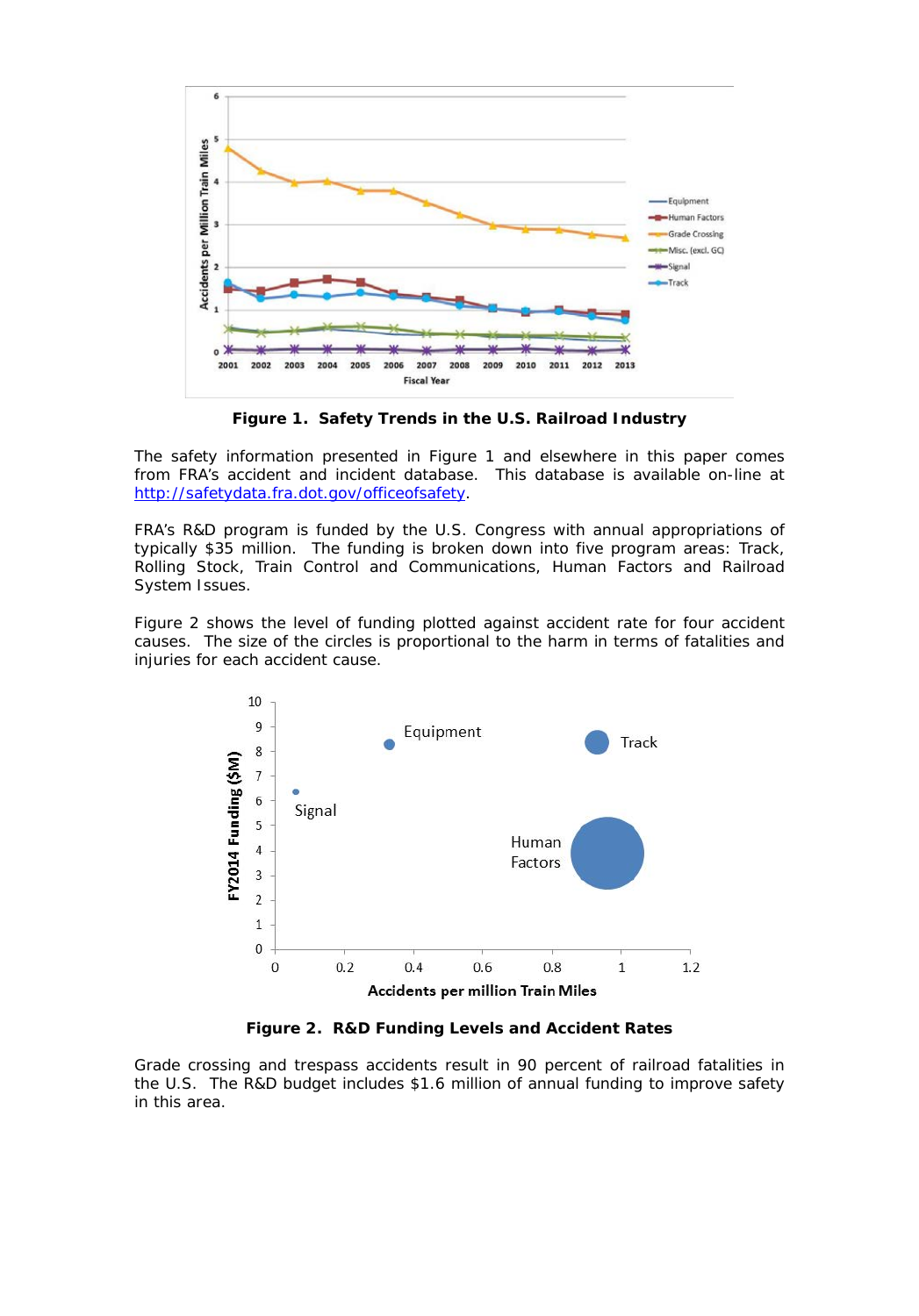The budget also includes funding for Railroad Systems Issues, which cover safety risk analysis and R&D project prioritization and evaluation. It also funds projects aimed at improving environmental sustainability and reducing energy usage.

FRA conducts its R&D through other government agencies, railroad engineering companies, and universities. The Volpe Center, which is part of the U.S. Department of Transportation, is a major supplier of technical support to FRA's R&D program. There is good synergy between the FRA's R&D program and the Strategic Research Initiative program funded by the Association American Railroads (AAR). AAR's subsidiary, the Transportation Technology Center Inc., manages FRA's Transportation Technology Center and performs R&D at the facility for both the AAR and FRA. Ensco has the contract for maintenance and operation of FRA's fleet of track inspection vehicles, which includes two cars and a road-rail vehicle used mainly for R&D.

FRA publishes 4-page research result briefs and full length technical reports. These are available at <http://www.fra.dot.gov/eLib/find> and from the National Transportation Library a[t http://ntl.bts.gov/.](http://ntl.bts.gov/)

## **2 RULEMAKING AND ENFORCEMENT**

FRA's Office of Railroad Safety creates and enforces safety regulations for the U.S. railroad industry. It has 14 divisions that serve as technical experts on matters of railroad safety, provide technical assistance to field personnel, and aid in the development of regulations. Staff includes 400 Federal safety inspectors who operate out of eight regional offices. Each regional administrator is supported by two deputy regional administrators, chief inspectors, supervisory specialists, grade crossing safety managers and safety inspectors for five safety disciplines focusing on compliance and enforcement in: hazardous materials, motive power and equipment, operating practices, signal and train control, and track.

The goal of FRA regulations, as with other U.S. Federal regulations, is to improve public health, welfare and safety, and the environment while promoting economic growth, innovation, competitiveness and job creation. Regulations are often initiated by Acts of Congress (e.g. the Rail Safety and Improvement Act of 2008 (RSIA)). They can also be driven by compelling safety data, and they can be created in response to public petitions.

Regulations are supported by analysis of the costs and benefits of implementation. Safety benefits can be converted to financial values using the Value of a Statistical Life and an Abbreviated Injury Scale published by the Department of Transportation. Costs of travel delays are also calculated using published guidance [\(http://www.dot.gov/office-policy/transportation-policy/\)](http://www.dot.gov/office-policy/transportation-policy/guidance-value-time).

In 1996, FRA established the Railroad Safety Advisory Committee (RSAC) to develop new regulatory standards, through a collaborative process, with all segments of the rail community working together to fashion mutually satisfactory solutions to safety regulatory issues. RSAC working groups are important forums for presenting and discussing FRA's research results. This is the principal means by which those results inform regulations.

In recent years there has been a growing emphasis on safety risk reduction. RSIA created a risk reduction program in which each railroad carrier will systematically evaluate and manage safety risks on its system. For passenger rail operators, FRA is proposing a similar system safety approach. This represents a shift from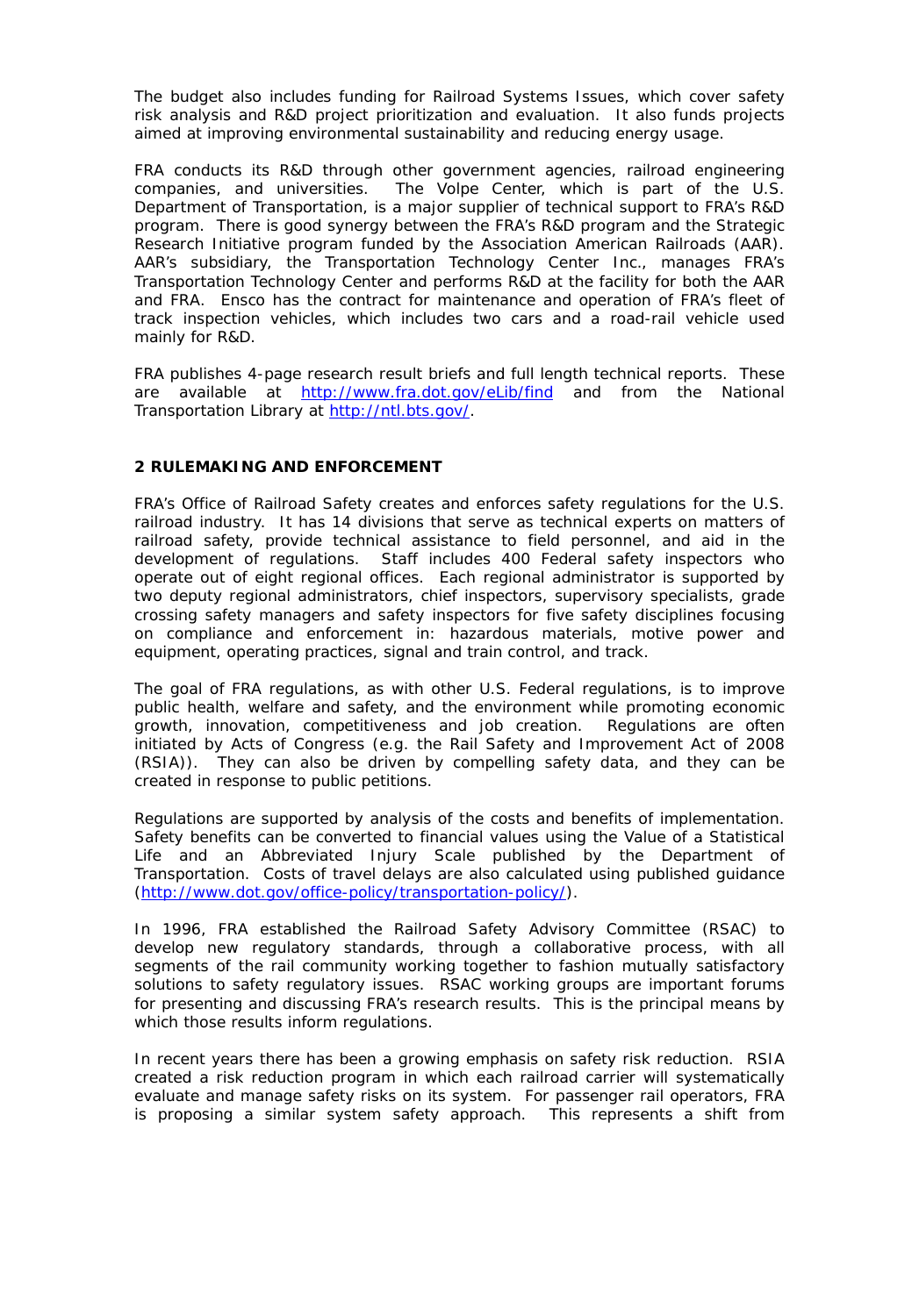prescriptive regulations to a mode in which the regulated body says how it plans to achieve safety and the regulator approves and audits the plans.

Research outcomes can be achieved through regulation or voluntary adoption of new technologies or operating practices to reduce safety risk. Several examples follow.

## **3 PROGRAM EXAMPLES**

#### **3.1 Tank Car Structural Integrity**

There was an intensive period of research and rulemaking in the 1970s aimed at improving tank car safety. Puncture of the head of tanks cars in accidents was a common failure mode. Research was conducted into the appropriate thickness and material properties for head shields to increase the tank car's structural integrity. Figure 3 shows the result of an impact test performed at FRA's Transportation Technology Center as part of this research. The impactor simulates a coupler on an adjacent car in an accident.



**Figure 3. Tank Car Head Shield Test in the 1970s**

The results of the research were published in 36 reports between 1970 and 1980 (e.g. (1) and (2)). The results were used to inform three new regulations published in 1974, 1977 and 1981. The regulations required head shields and a new design of coupler to be fitted to certain types of tank cars. The new coupler has shelves that prevent the coupler from disengaging in accidents. As the industry complied with the new regulations, the numbers of accidents with release of hazardous materials through the heads of tank cars reduced dramatically as shown in Figure 4.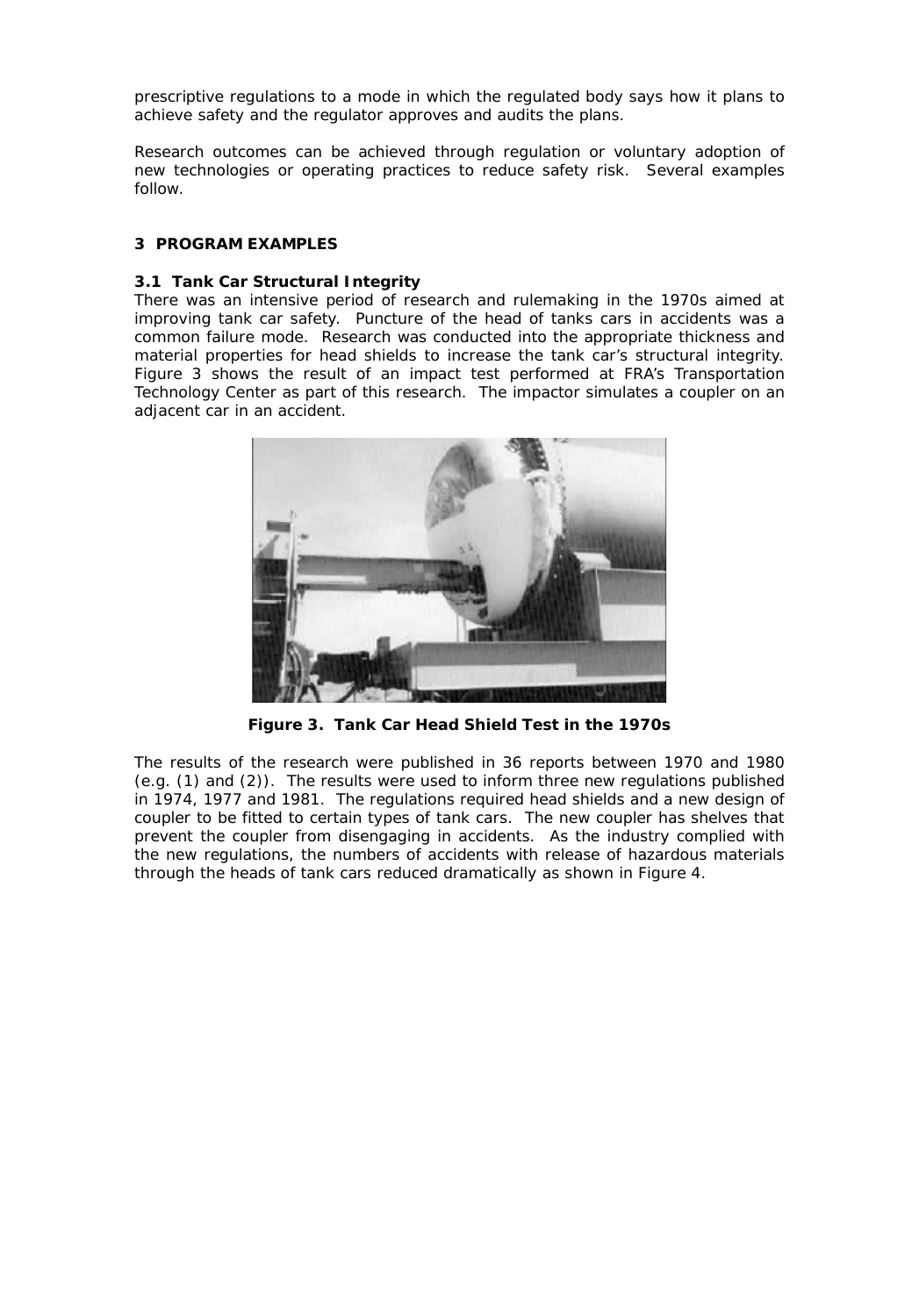

**Figure 4. DOT-105,112 and 114 cars with lading loss through heads in accidents – 5 year periods**

A more recent example of these safety benefits occurred at a derailment on January 14, 2008 near Springfield, IL. Figure 5 shows the aftermath of the accident. The tank car was carrying ethylene oxide, which is classified as a poisonous by inhalation hazardous (PIH) material. The head of the tank car was protected by a 17.46 mm (11/16 inch) thick shield as required by the regulations. The indentation caused by the coupler on the adjacent car (very similar to that in the earlier testing shown in Figure 3) did not result in rupture and release of hazardous material.



**Figure 5. Post-derailment at Springfield, IL in January 2008**

## **3.2 Safety Culture**

In 1999, the FRA reported (3) on the results of a focus group meeting with North American Railroads to discuss the general issue of operating rule compliance. The discussions revealed the prevalence of a military style, command and control culture. There was a punitive approach to enforcing compliance to rules and a blame-based approach to accident investigations. Labor-management relations were negative and impeded safety communications. This created a desire to improve safety culture in the industry.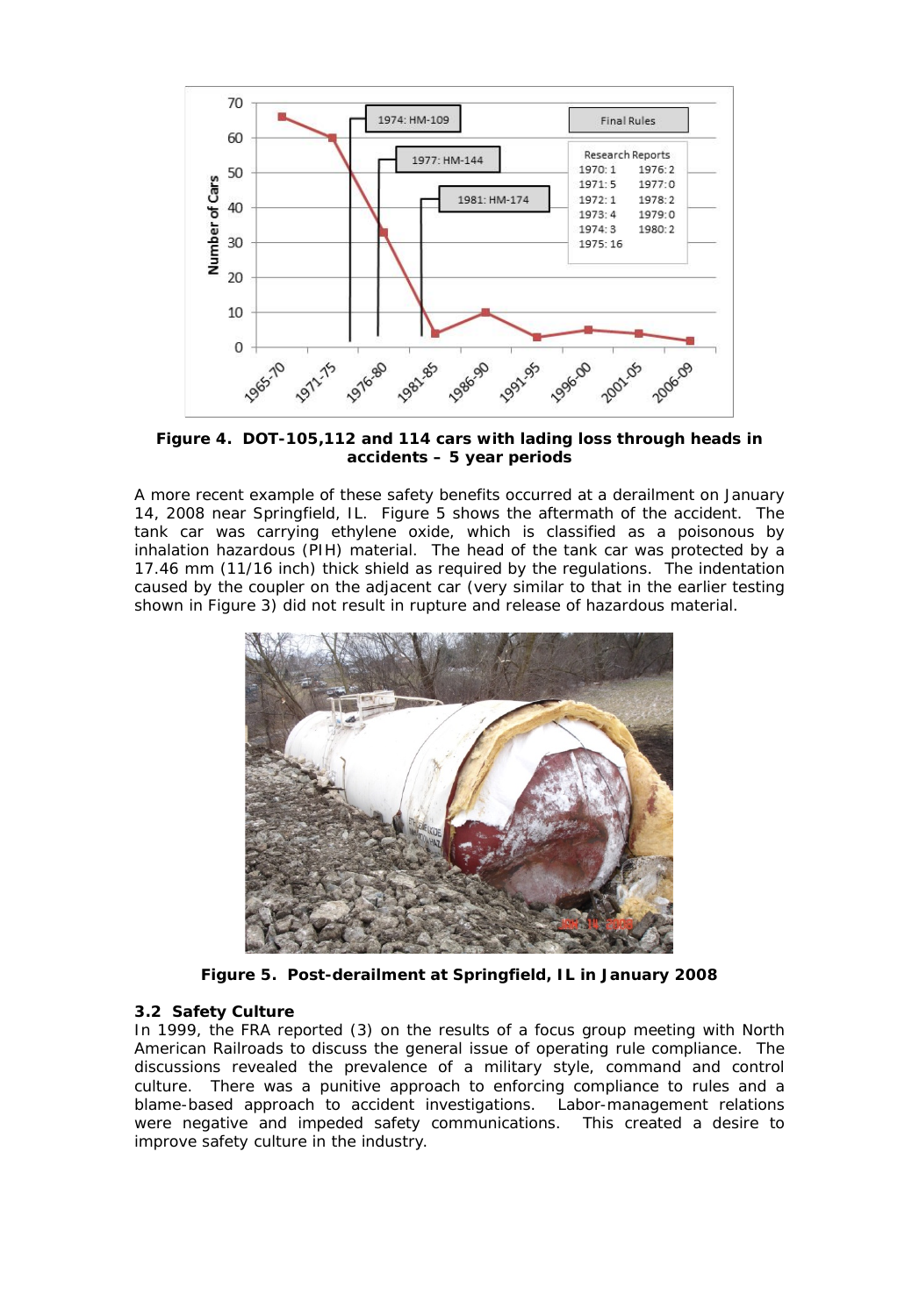Table 1 lists several safety culture improvement pilot programs that were tried and evaluated. At the time, these programs were not required by regulation. The recent regulatory shift to risk reduction and system safety means programs such as those shown in Table 1 are possible steps towards compliance.

| Approach                                                       |                                                                                   | Carriers                                                          | Start                        |
|----------------------------------------------------------------|-----------------------------------------------------------------------------------|-------------------------------------------------------------------|------------------------------|
| Participative Safety Rules Revision                            |                                                                                   | ACBL, CSXT, KCS,<br>CN-IC                                         | 1999                         |
| ISROP: Investigation of Safety Related<br>Occurrences Protocol |                                                                                   | Canadian Pacific                                                  | 2003                         |
| Clear Signal for<br>Action (CSA)                               | <b>EAGLES: Employee Alliance</b><br>for Greater Levels of<br>Excellence in Safety | Amtrak                                                            | 2001                         |
|                                                                | CAB: Changing At-risk<br>Behavior                                                 | Union Pacific                                                     | 2005                         |
|                                                                | STEEL: Safety Through<br><b>Employees Exercising</b><br>Leadership                | Union Pacific                                                     | 2006                         |
| C3RS: Confidential Close Call Reporting System                 |                                                                                   | Union Pacific<br>Canadian Pacific<br>New Jersey Transit<br>Amtrak | 2007<br>2008<br>2009<br>2010 |

**Table 1. Safety culture pilot programs**

The most recent approach to improving safety culture, the Confidential Close Call Reporting System (C3RS), is founded on the notion that a close call is an opportunity to improve safety practices in a situation or incident that has a potential for more serious consequences. C3RS allows railroad workers who observe noteworthy events to submit a confidential report. Peer review teams, consisting of labor, railroad management and FRA, then analyze groups of events to identify safety hazards and develop solutions to the threats.

Safety improvements from these pilot projects have been evaluated by FRA's Office of R&D. At one pilot site a safety culture survey was performed at the outset and after two years. Interviews were also held with management and labor. Table 2 summarizes the results and shows significant improvements (4).

**Table 2. Safety culture improvements at mid-term from a C3RS pilot**

|                                       | Significant Improvement |         |
|---------------------------------------|-------------------------|---------|
|                                       | Managers                | Labor   |
| Labor-Management Relations            | $\star$                 | $\star$ |
| Organizational Fairness During Change | $\star$                 |         |
| Supervisor Fairness                   | $\star$                 | $\star$ |
| Supervisor-Employee Relationship      |                         | $\star$ |
| Management Safety                     | $\star$                 | $\star$ |
| Raising Concerns with Supervisors     |                         | $\star$ |
| Work Safety Priorities                |                         | $\star$ |
| Helping Behavior                      |                         | $\star$ |
| Coworker Safety                       | $\star$                 |         |

The survey also showed that employees became more engaged in the C3RS program. At midterm, 74 percent of them were willing to submit a C3RS report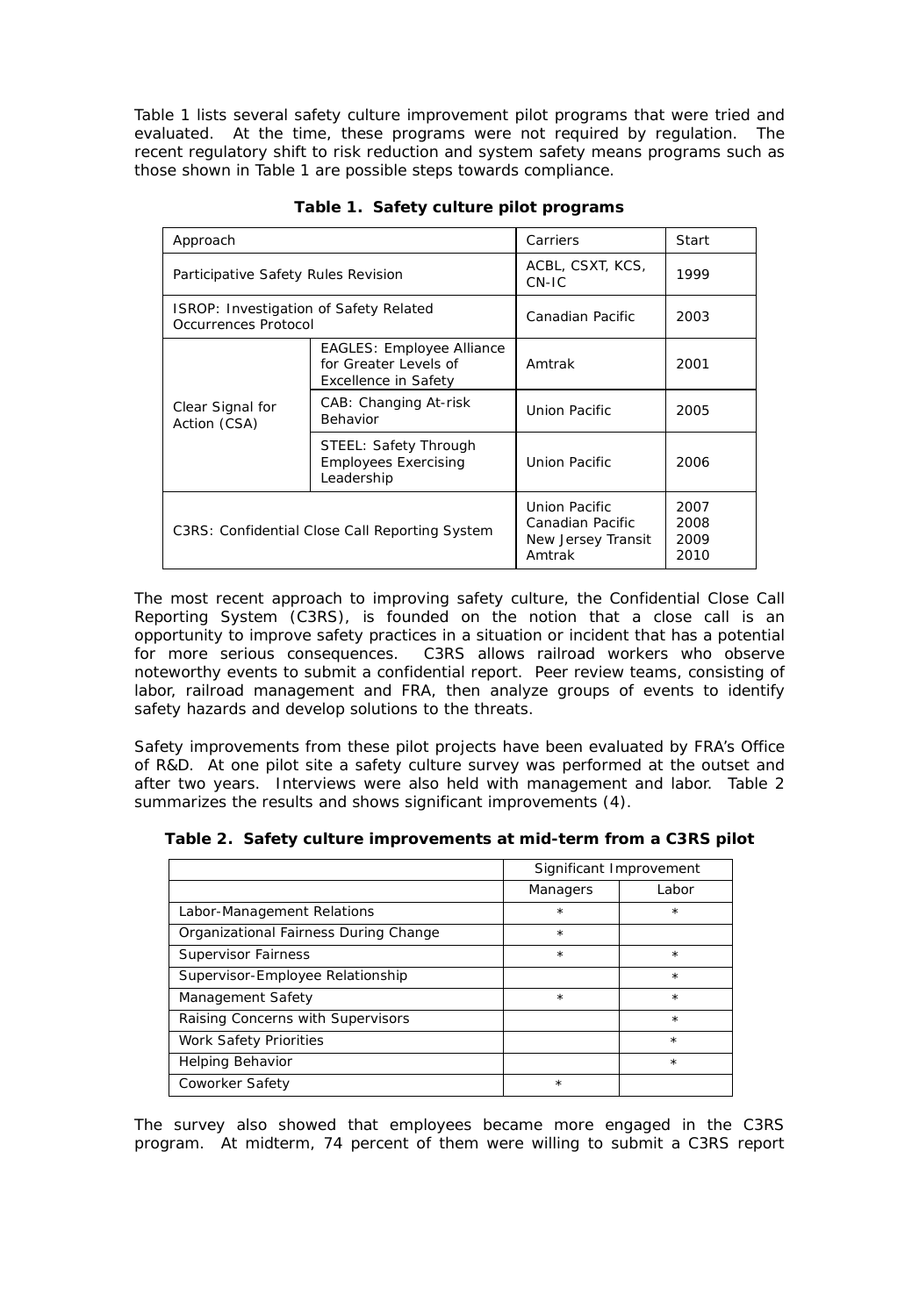versus 58 percent at the beginning. Both labor and management were more convinced at midterm that C3RS was effective and that the identities of those who reported close-call events remained confidential. A very positive finding was that disciplinary cases had reduced by 90 percent over the first two years of the C3RS pilot.

At the same pilot site the effect of C3RS on the number of cars moved between derailment incidents was studied. A 31 percent improvement was found after two years into the C3RS pilot. In comparison, at two other similar sites where C3RS had not been implemented, there was no statistically significant change in derailment rates.

A similar effect was seen at a second C3RS pilot site. In this case derailments due to running through switches set in the wrong position were reduced by 50 percent (5). Prior to C3RS a switch run-through was a rule violation subject to disciplinary action. After C3RS, analysis of run-through switch incidents identified multiple factors and corrective actions to address the problems.

#### **3.3 Rail Joint Bar Inspection**

On Saturday, May 27th, 2000 a Union Pacific freight train derailed in Eunice, Louisiana. This derailment resulted in a release of hazardous materials with explosions and fires that required the evacuation of more than 3,500 people from the surrounding affected area. There was \$35 million in estimated equipment and infrastructure damage. The National Transportation Safety Board (NTSB) determined that the probable cause of the derailment was the failure of a set of defective joint bars that were not found during required track inspections.

A failure of both joint bars can result in the rail ends moving relative to each other and provide a discontinuous running surface that may cause train wheels to derail. From the years 2000 to 2011, 152 derailments were attributed to joint bar failures.

Traditionally, cracks and breaks in joint bars are detected by inspectors walking along the track. The cracks being sought after can barely be seen with the naked eye, and some are easily missed. The manual, visual inspection is difficult, slow, subjective, labor intensive and inconsistent. As a result, the FRA decided to investigate other methods to locate cracked joint bars using advanced machinevision-based technologies.

The chosen technology has cameras on-board a rail vehicle to capture images that are then evaluated to locate cracks and other defects (6). The main advantage of this approach is that the cameras can be set up to have the ideal viewing position and magnification, proper lighting, and consistent quality control evaluation processes. The approach has some disadvantages including the inability to find internal cracks that are not visible on the surface and the potential for false positive notifications.

Figure 6 shows an example of the production system that records at speeds up to 60 mph. Figure 7 shows an image taken by the system with the crack highlighted using the automated detection algorithms.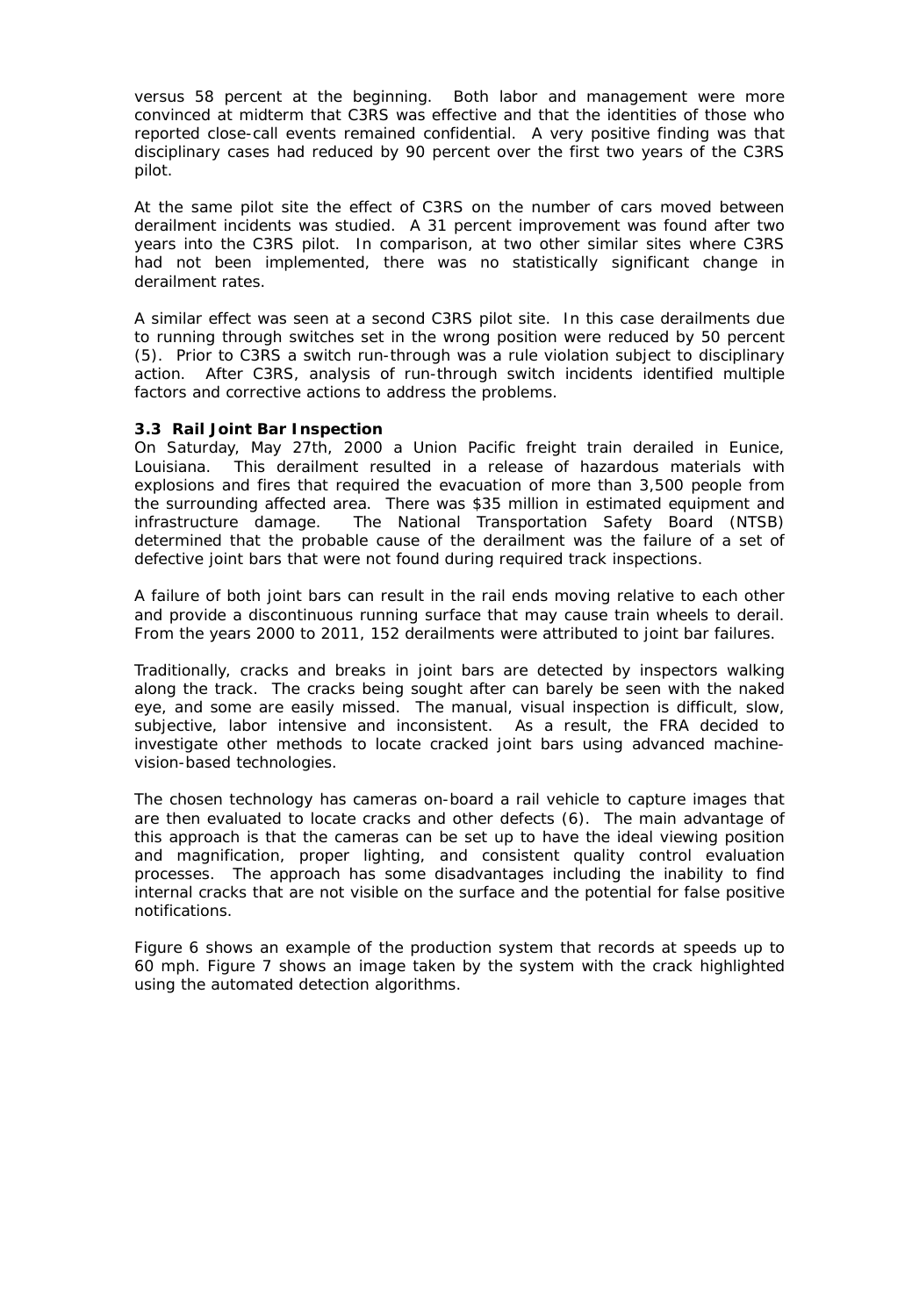

**Figure 6. Production joint-bar inspection system fitted to a rail car**



**Figure 7. Image of broken joint bar detected by the joint-bar inspection system**

During the many field tests of the system, several railroads showed interest in using the system before its final completion. FRA's contractor built several systems and provided an inspection service for the railroads. Table 3 shows the number of joint bars inspected between January 2008 and July 2011. The system found many defects, including fifty double (both joint bars) center breaks, which was same type of defect that caused the freight train derailment in Eunice, Louisiana.

## **Table 3. Automated joint bar inspections from January 2008 to July 2011**

| 19,105 miles surveyed<br>7,205 CWR<br>11,900 Jointed                                   |  |
|----------------------------------------------------------------------------------------|--|
| $\sim$ 2,600,000 joints evaluated (5,200,000 joint bars)                               |  |
| 17,070 defective joints found including:<br>5,640 center cracks<br>1,600 center breaks |  |
| 7,400 quarter cracks and breaks                                                        |  |
| 150 double center cracks                                                               |  |
| 50 double center breaks                                                                |  |

• 2,230 FRA classified bolt defects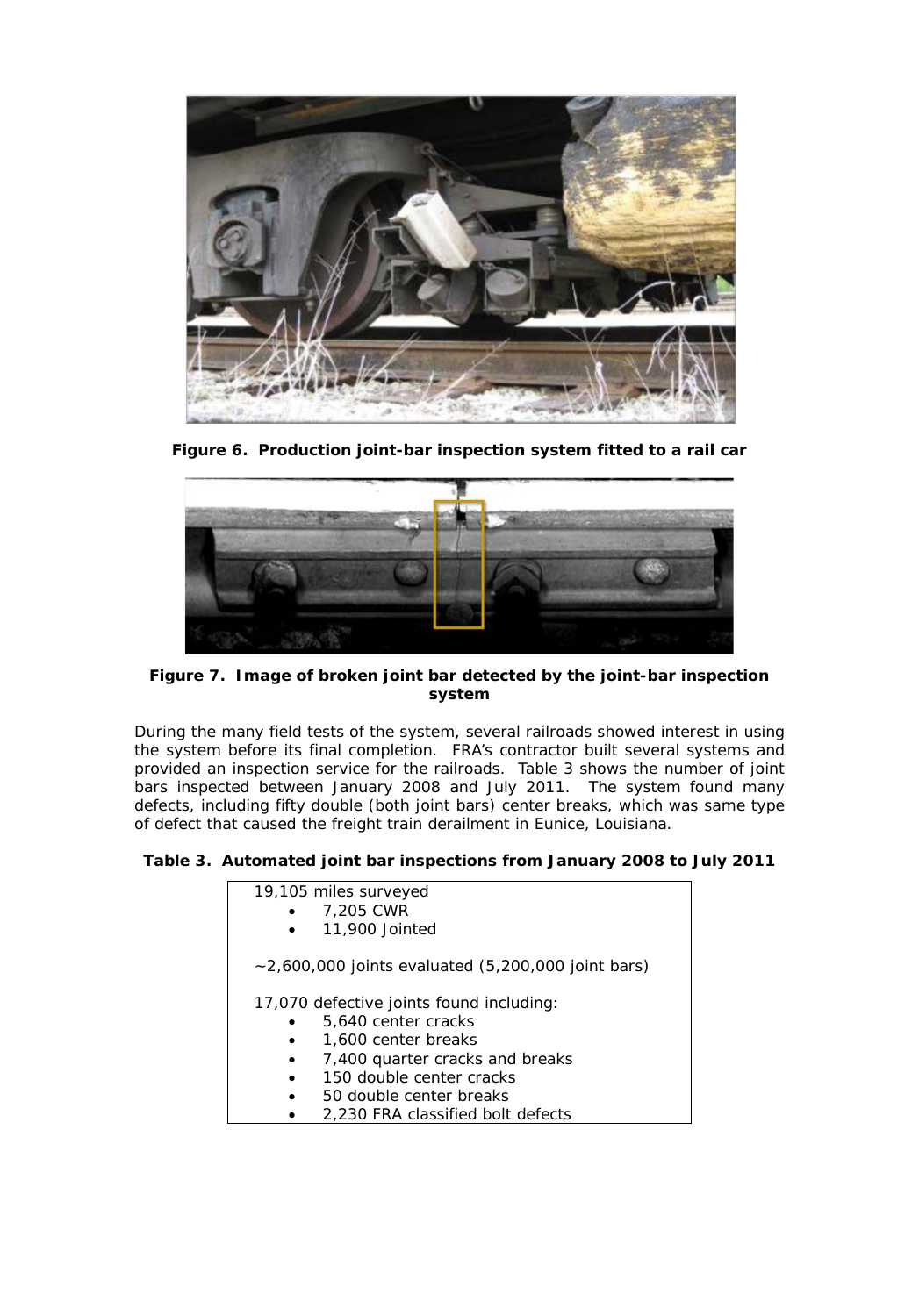Figure 8 shows the history of accidents related to joint bars between 2000 and 2011. The number of accidents increased between the years 2000 and 2006, and suddenly decreased from 2007 to 2011. Several activities contributed to this decrease including a Railroad Safety Advisory Committee (RSAC) rule development and publication, the railroad's increased awareness of the problem and their incorporation of change in their processes, and the implementation of the joint bar inspection system technology. It is difficult to isolate which activity had the most significant impact on the reduction in accidents, but the turning point occurred when the new inspection technology was implemented by the railroads.



**Figure 8. History of accidents related to joint bars**

## **3.4 Employee-in-Charge Portable Remote Terminal**

In response to several fatal accidents between 2002 and 2008, the U.S. Congress passed the Rail Safety and Improvement Act of 2008 (RSIA). Among the requirements was the implementation of positive train control (PTC) on certain routes by the end of 2015. In addition to preventing train-to-train collisions and over-speed derailments, PTC is required to prevent unauthorized train incursions into established work zones. FRA, in partnership with a railroad, has developed a portable remote terminal (PRT), used by the employee-in-charge of the work zone, that meets this requirement.

Current operating practice is for the engineer to stop the train before a track work zone and contact the employee-in-charge of the work zone for instructions. The employee-in-charge gives permission for the train to enter the work zone with instructions on speed and any stopping locations.

With PTC the train will be forced to stop before the work zone. The employee in charge will then use the PRT to send instructions on speed restrictions and work limits to the control center. The control center automatically sends the instructions to the PTC computer on-board the train for the engineer to follow.

Figure 9 shows an example of the PRT user interface after the employee-in-charge has entered instructions to proceed at a reduced speed and then stop. The text in the box on the right is generated from selections made by the employee-in-charge in the center of the screen. The format of the text is compatible with that currently used on manual forms.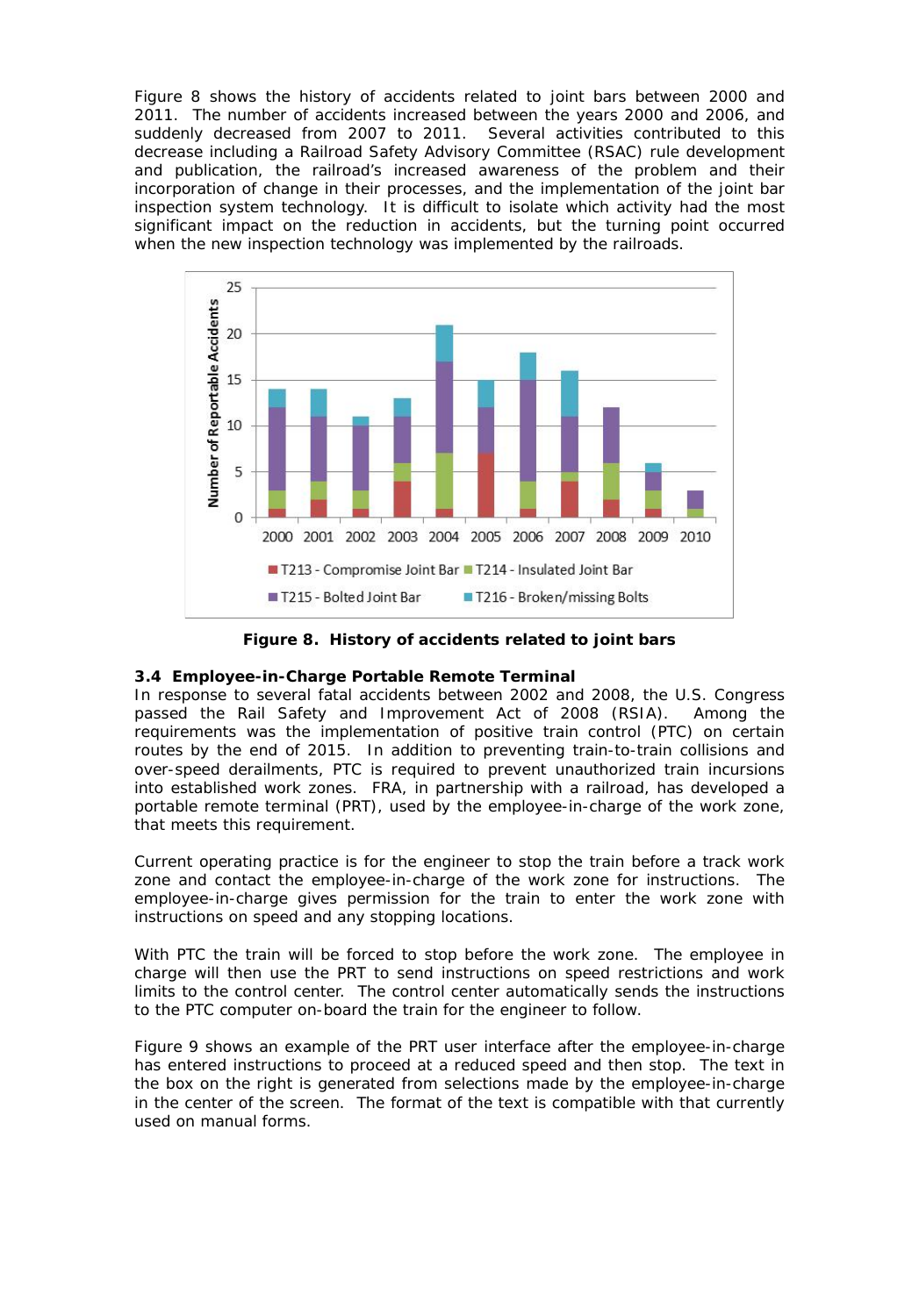| <b>Train Request</b>                                          |                             | Max Allowable<br>Proceed @ XX MPH<br><b>Restricted Speed</b> |        | Speed (MPH)                     | <b>Generated Instructions</b>                                      |
|---------------------------------------------------------------|-----------------------------|--------------------------------------------------------------|--------|---------------------------------|--------------------------------------------------------------------|
| <b>BNSF 3456</b><br>Engine ID:<br>Train Symbol: Z CHCSPO9 24B |                             |                                                              |        | $\overline{0}$<br>ŝ<br>10<br>15 | BNSF 3456 may pass the red flag<br>at MP 15.0 on Main Track and    |
| Type: Freight                                                 |                             |                                                              |        | 20<br>30<br>30                  | proceed at Maximum Allowable<br>Speed to MP 20.0 on Main Track.    |
| Request ID: 1234567<br>Subdivision: BEARDS                    |                             | Restricted Speed <=                                          |        | 35<br>40<br>45                  | Do not exceed 25 mph between                                       |
| Form B: 1035<br>On Track: MAIN TRACK                          |                             | Stop at MP<br>Permission Denied                              |        | 50<br>55<br>60                  | MP 16.0 on Main Track and MP<br>17.2 on Main Track                 |
|                                                               |                             |                                                              |        | 65                              |                                                                    |
| Train At: MP 12.0<br>Speed: 35 MPH                            | Start<br>@ Miepost          | 16.0                                                         | End    | 17.2<br>@ Miepost               | Stop at MP 18.0 on Main Track<br>until additional instructions are |
| Direction: Increasing Milepost                                | <b>B</b> Identifiable Point |                                                              |        | <b>B</b> Identifiable Point     | received                                                           |
| Requesting: ENTRY                                             | For Track: Main Track       |                                                              | ۰      | For Track: Main Track<br>٠      |                                                                    |
| On Track: MAIN TRACK<br>Work Limit At: MP 15.0                | Allow bi-directional travel |                                                              | Cancel | Accept                          | Void All<br>Modify<br>OK to Send                                   |

**Figure 9. Employee-in-charge portable remote terminal screenshot**

The PRT clearly has safety benefits over the current procedures. It avoids the possibility of error through verbal communications. PTC enforces the work limits and speed restrictions. The employee-in-charge can alter the instructions as the situation in the work zone changes. The PRT must also meet demanding standards for safety assurance.

The safety assurance of the PRT must follow the requirements in 49 Code of Federal Regulations (CFR) Part 238 Subpart I. This regulation invites the application of the IEEE-1483 specification for the "Verification of Vital Functions in Processor-Based Systems Used in Rail Transit Control." The PRT was analyzed according to these requirements and the analysis was integrated with that conducted by one of the railroads for approval of its PTC implementation plan.

#### **4 CONCLUSIONS**

Safety is the number one goal of the U.S. Department of Transportation and the main driver of the Federal Railroad Administration's R&D program. Outputs from the R&D program help create and enforce regulations, which lead to improved safety. They can also produce direct safety benefits when new technology is developed and implemented, often in partnership with the railroad industry. This paper includes examples of these different approaches.

Decades of research and testing have led to improvements in the performance of tank cars in accidents. Research results have been used to inform new regulations that the industry has followed. The benefits take several years to appear because the new regulations often apply exclusively to new tank cars, and there is a period during which older designs are phased out.

Modern regulations tend to be based on system safety and risk reduction. They rely on the railroads having a sound safety culture. The Confidential Close Call Reporting System is being adopted by several railroads as a way to improve safety culture. It began as an R&D project with a small number of pilot sites. Evaluations of these pilots showed convincing safety benefits.

The joint bar inspection system that was developed under FRA's R&D program was implemented by the railroads without the need for regulation. Public funds were used to develop and demonstrate a successful prototype. Then private funds were used to commercialize the new technology. Immediate benefits were seen when the joint bar inspection system was used.